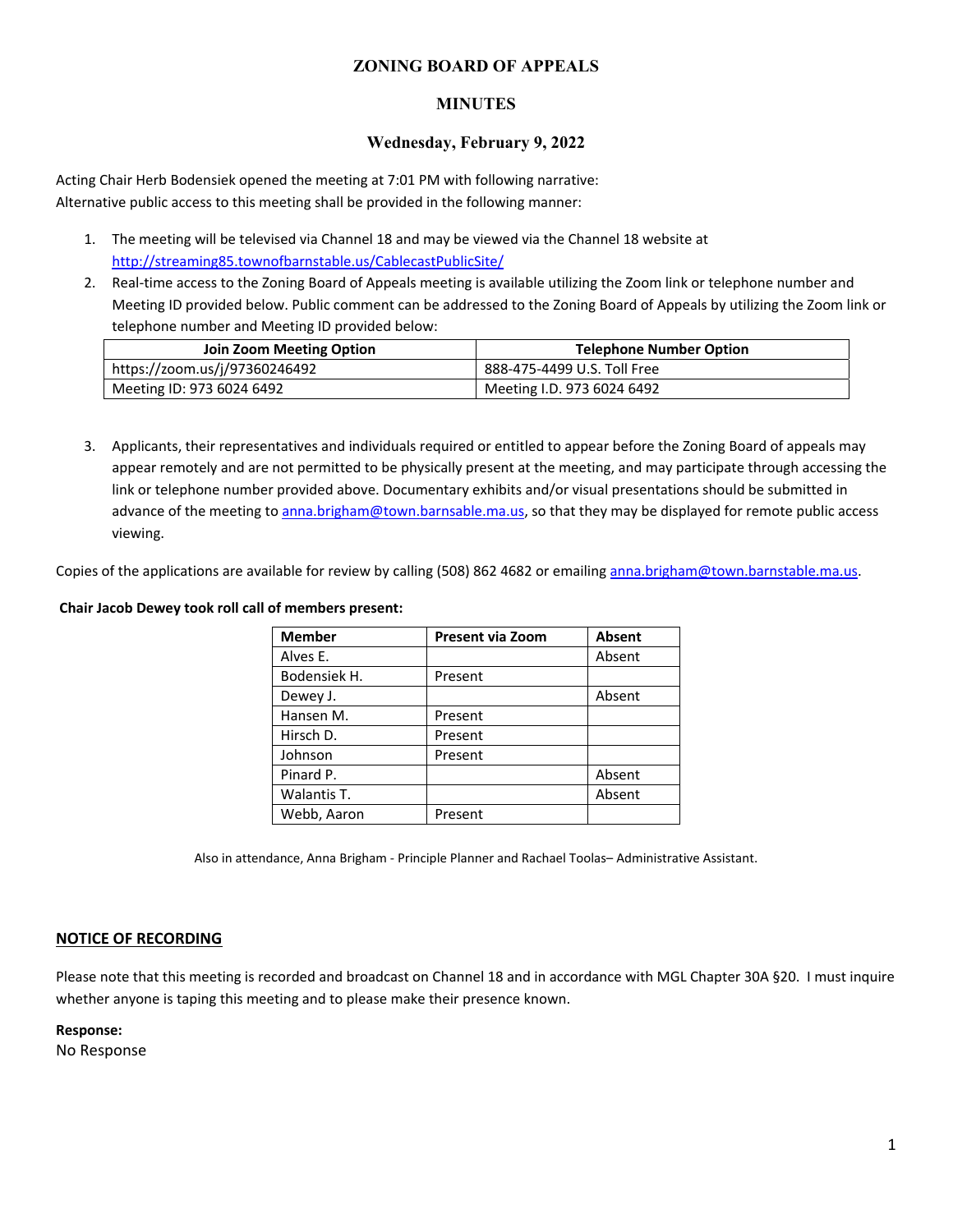# **Approval of Minutes**

Denise Johnson motioned to accept the January 26, 2022 minutes, Mark Hansen seconded.

**Vote:** 

**Aye: David Hirsch, Herbert Bodensiek, Mark Hansen, Aaron Webb, Denise Johnson Nay: None** 

#### **OLD BUSINESS**

**Herb Bodensiek reads into the record. Assigned Members**: **David Hirsch, Herb Bodensiek, Mark Hansen, Aaron Webb, Denise Johnson** 

 **7:06 PM Appeal No. 2021-067 DaSilva** 

**Eduardo DaSilva has petitioned for a Variance from Section 240.14(E) Bulk Regulations in the RF District, minimum rear yard setback. The existing garage is located 13.65' in the rear setback where 15' is required. The subject property is located at 30 Chippingstone Road, Marstons Mills, MA as shown on Assessor's Map 027 Parcel 042. It is located in the Residence F (RF) Zoning District.** 

# **The hearing was continued from 1/26/2022**.

Member Mark Hansen disclosed his relationship with the applicant. He has done business with him in the past five years. He doesn't think it will interfere with this hearing.

Eduardo DaSilva explained he had an existing garage. He pulled a building permit before he demolished the garage and used an existing plot plan from a renovation of the house. When the footings were poured for the garage during the inspection DaSilva was asked to submit an updated plot plan. It was then discovered there was a discrepancy between the two plans as to the location of the corner of the garage to the rear setback. This triggered a variance hearing.

Brian Florence attended the meeting. This would be a technical error that would have been a by-right situation for the owner if he had sought the building permit first before demolishing the garage. He created a self- imposed hardship which put it outside the Commissioner's ability to grant a building permit. The Building Department has no opposition to the application.

## **Open to Public Comment**

No comment

David Hirsch motioned to close public comment, Mark Hansen seconded.

#### **Vote**

**Aye: David Hirsch, Herbert Bodensiek, Mark Hansen, Aaron Webb, Denise Johnson, Nay: None**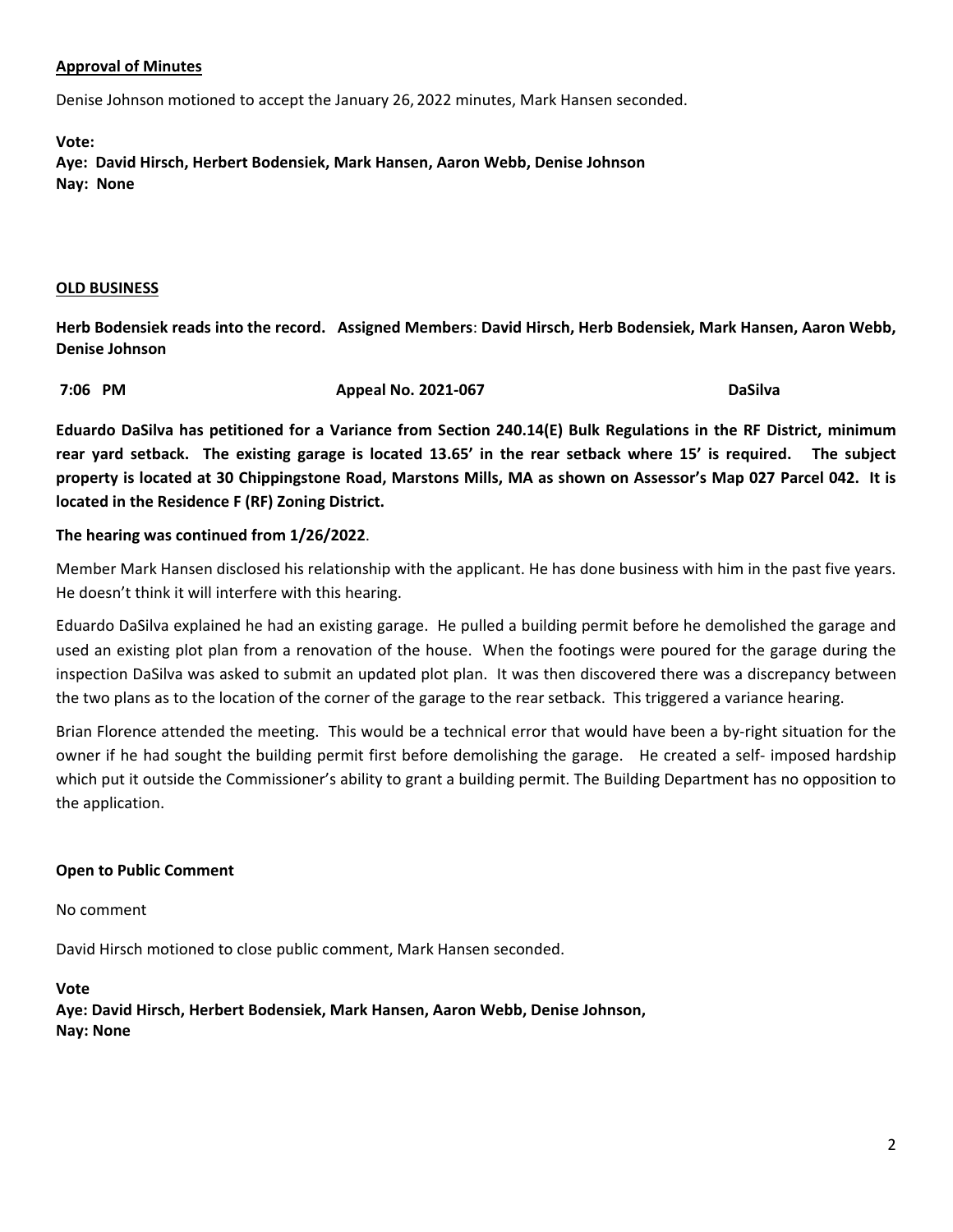# **Aaron Webb made a motion for findings from Staff Report dated January 14, 2022.**

- 1. Owing to circumstances related to soil conditions, shape, or topography of such land or structures and especially affecting such land or structures but not affecting generally the zoning district in which it is located. **The Board found the shape of the lot as being unique**.
- **2.** A literal enforcement of the provisions of the zoning ordinance would involve substantial hardship, financial or otherwise to the petitioner. **The Board found that relocating a newly constructed garage would involve substantial financial hardship.**
- **3.** Desirable relief may be granted without substantial detriment to the public good and without nullifying or substantially derogating from the intent or purpose of the zoning ordinance. **The Board found that the Petitioner could have constructed the garage as-of-right had the permit been sought prior to demolishing.**

### Mark Hansen seconded

## **Vote on findings**

**Vote:** 

**Aye: David Hirsch, Herbert Bodensiek, Mark Hansen, Aaron Webb, Denise Johnson, Nay: None**

# **Aaron Webb moved to grant Variance No. 2021-067 subject to the following conditions:**

- 1. Variance No. 2021-067 is granted to Eduardo DaSilva to allow the newly constructed garage to be located 13.65 feet from the rear yard setback at 30 Chippingstone Road, Marstons Mills MA.
- 2. The site development shall be constructed in substantial conformance with the plan entitled "Foundation Asbuilt Plan MBLU 27-42 30 Chippingstone Road, Marstons Mills, MA by Eastbound Land Surveying, Inc., dated October 20, 2021.
- 3. The above-described addition shall represent full build-out of the lot. No further additions or accessory structures shall be permitted without approval from the Board.
- 4. This decision shall be recorded at the Barnstable County Registry of Deeds and copies of the recorded decision shall be submitted to the Zoning Board of Appeals Office and the Building Division prior to issuance of a building permit. The rights authorized by this variance must be exercised within one year, unless extended.

## **Vote on Conditions**

**Vote:** 

**Aye: David Hirsch, Herbert Bodensiek, Mark Hansen, Aaron Webb, Denise Johnson, Nay: None** 

*GRANTED WITH CONDITIONS*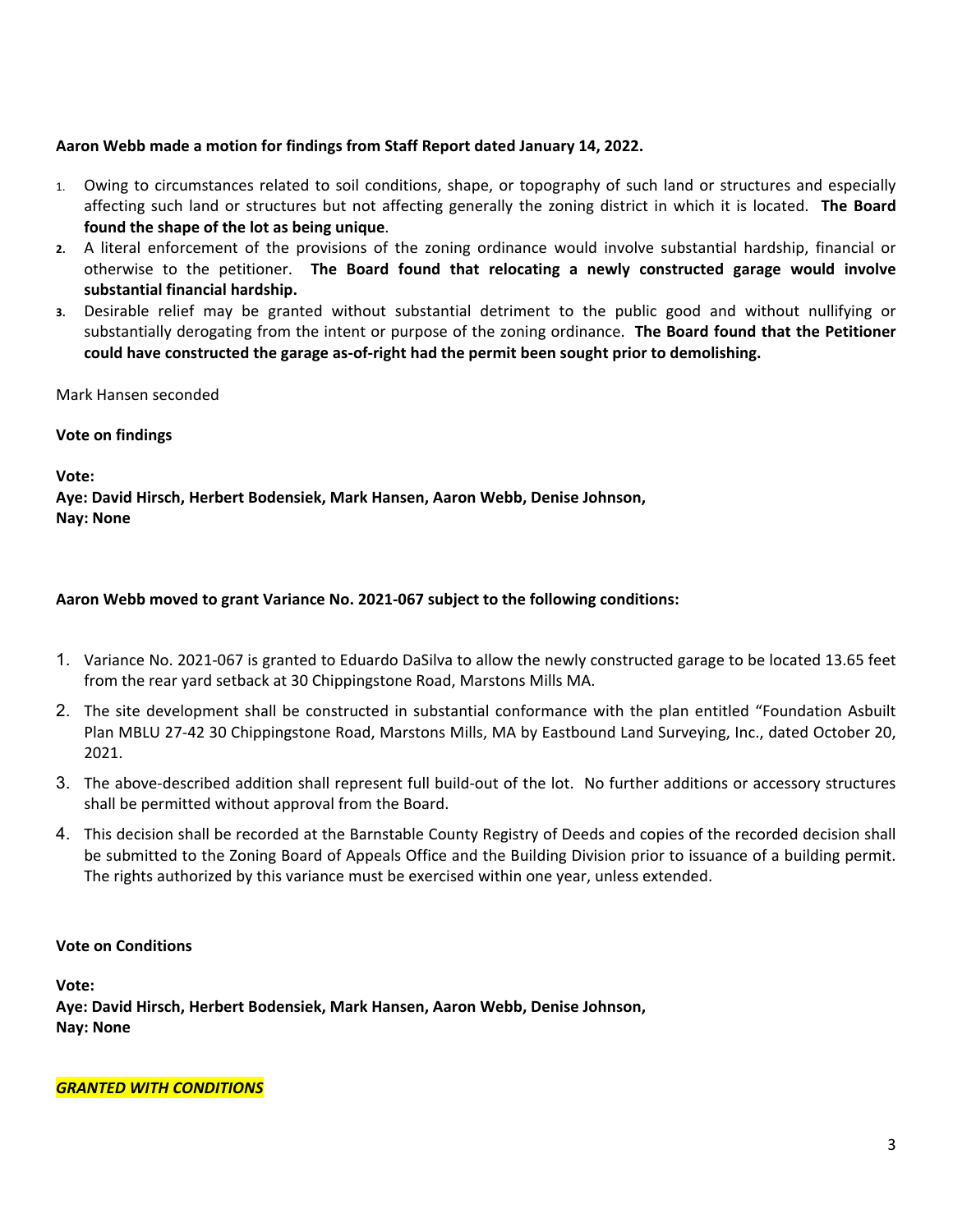#### **NEW BUSINESS**

**Herb Bodensiek reads into the record.** 

**7:17 PM Appeal No. 2022-001 Robert A. Savoie, Trustee Robert A. Savoie Rev Tr** 

**Robert A. Savoie, Trustee of the Robert A. Savoie Revocable Trust has applied for a Special Permit pursuant to Section 240-91 H.3 Developed Lot Protection. The applicant seeks to demolish a 2,529 square foot single family dwelling and construct a 9,409 square foot single family dwelling on a nonconforming lot containing 20,678 square feet. The demolition will include the existing dwelling, shed, and retaining walls. The construction will include the dwelling and retaining walls. The subject property is located at 24 Overlea Road, Hyannis, MA as shown on Assessors Map 287, Parcel 150. It is located in the Residence F-1 (RF-1) Zoning District.** 

**Request to continue to March 9, 2022 received.** 

Mark Hansen motioned to accept a continuance to be moved to March 9<sup>th</sup>, Denise Johnson seconded.

**Vote:** 

**Aye: David Hirsch, Herbert Bodensiek, Mark Hansen, Aaron Webb, Denise Johnson, Nay: None** 

**Herb Bodensiek reads into the record.** 

 **7:20 PM Appeal No. 2022-002 Sheree Kay, Trustee for SPK Family Realty Trust** 

**Sheree P. Kay, Trustee for the SPK Family Realty Trust has applied for a Special Permit pursuant to Section 240-131.4( D)(2(a) Change, Expansion, Alteration of structures and Section 240-131.4 (E) Dimensional Relief. The applicant seeks to construct a 14' x 19' carriage shed for the purpose of housing an antique vehicle, which will encroach into the front yard setback of an unconstructed paper way. The proposed shed will have a setback of 10.6 feet where 15 feet is required. The subject property is located at 74 Summerbell Avenue, Centerville, MA as shown on Assessor's Map 226 Parcel 064. It is located in the Craigville Beach District Craigville Village (CBDCV) in the District of Critical Planning Concern (DCPC).** 

**Request to continue to March 9, 2022 received.** 

Mark Hansen motioned to accept a continuance to March 9, 2022, Aaron Webb seconded.

**Vote:** 

**Aye: David Hirsch, Herbert Bodensiek, Mark Hansen, Aaron Webb, Denise Johnson Nay: None**